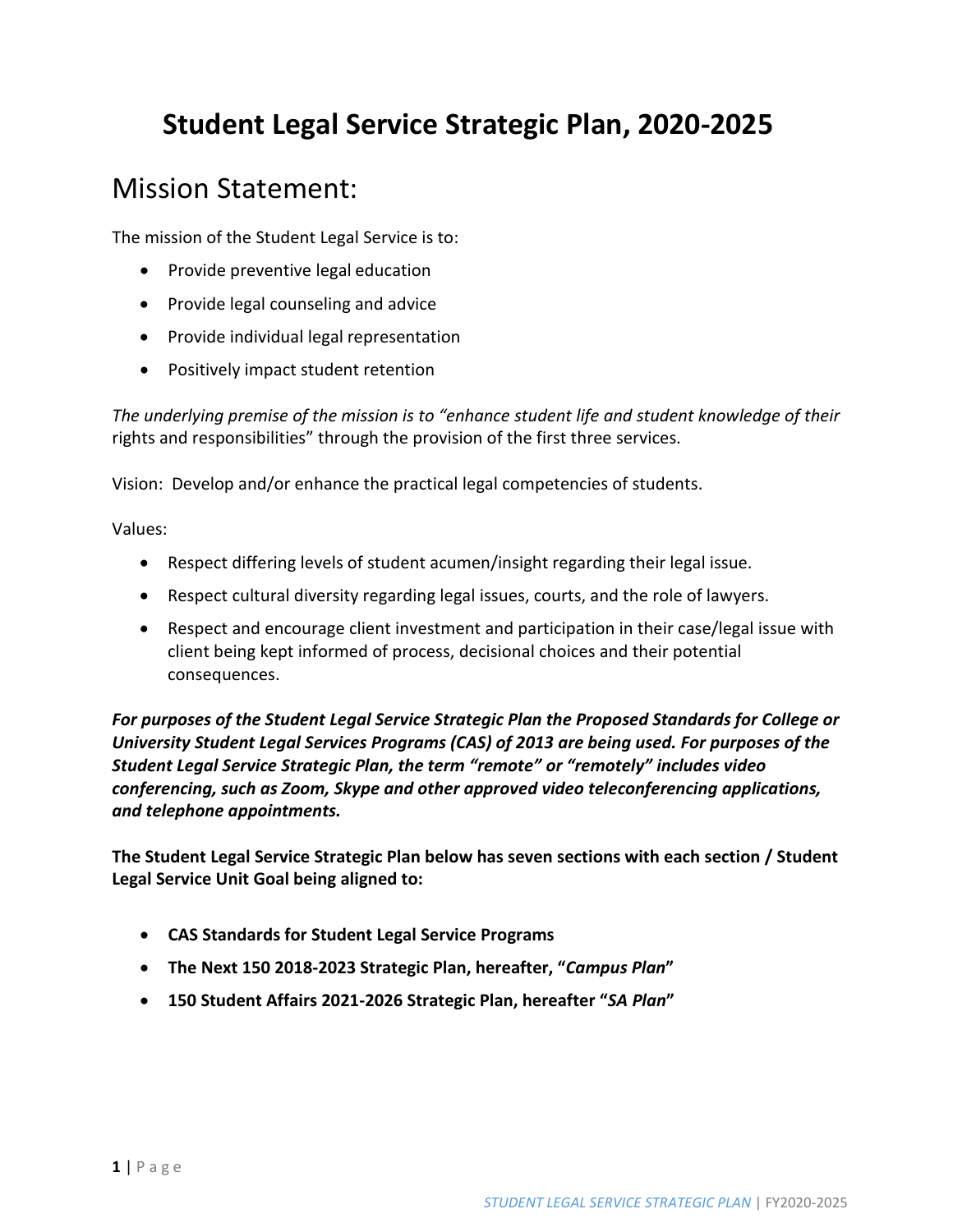#### *SECTION 1*

**Unit Goal 1:** Provide quality legal advice and counseling to students regarding their legal rights and responsibilities. Students will gain knowledge or direction, in-person or remotely, for the practical and ethical legal decisions that need to be made.

**CAS Standard:** The unit goal is consistent with Part 2. "Practical competence" and "knowledge acquisitions….application."

#### **Campus Plan Goal 2**

#### **SA Plan Goal 2**

**Objective:** Students will learn competent and appropriate legal information regarding the legal issue for which they sought consultation.

**Initiative:** Continue to provide one-on-one and remote legal counseling services in eligible service categories to qualifying students using the experienced staff attorneys.

**Criteria for Success:** Success regarding the provision of advice and counseling to students will be measured by survey responses. If 75% of those surveyed indicate that the knowledge gained from counseling regarding their legal issue(s) helped them resolve or clarify their problem with knowledge of next steps that should or can be taken this goal will be deemed successful.

**Assessment Plan:** Each student who has received counsel and advice will receive a unique link via email to a comprehensive survey which will ask on a Likert scale how the counseling met their needs. Staff will generate a report for Student Legal Service Advisory Board and the Annual Report that quantifies these results.

#### *SECTION 2.*

**Unit Goal 2:** Provide quality legal representation in court or through settlement/resolution which ethically resolves or significantly assists in the resolution of an individual student's legal issue, thus removing barriers to academic success and enhancing the ability of students to become their own advocate in and handle similar matters in the future.

**CAS Standard:** Part 1, goals: "Assure student's equal access to justice, protect rights of students, facilitate and encourage respect for the rule of law."

#### **Campus Plan Goal 2**

#### **SA Plan Goal 2**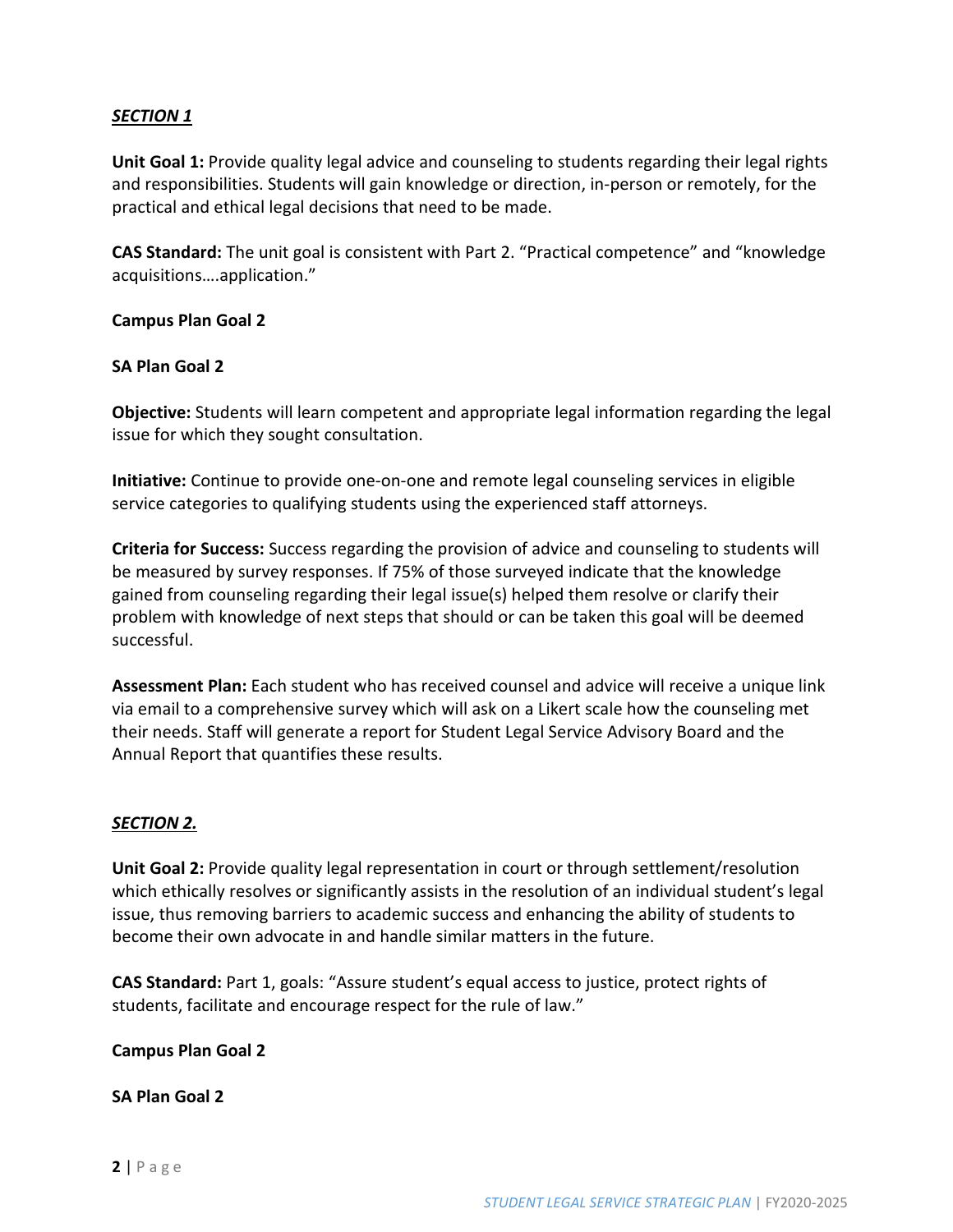**Objective:** Continue to provide quality in-court representation/settlement/legal assistance to students in categories of service consistent with the Student Legal Service Plan and the expertise/competency of attorneys, and when appropriate, make referrals to qualified legal counsel or sources for making such a selection, e.g., [www.illinoislawyerfinder.com \(](http://www.illinoislawyerfinder.com/)ISBA) and/ or for other resources on or off campus.

**Initiative:** Continue to provide sufficient qualified staff to resolve matters in court or through negotiation/settlement of student legal issues in a timely and ethical manner.

**Criteria for Success:** Success regarding quality legal representation will be measured by survey responses. If 75% of those surveyed indicate that they were satisfied with the case outcome/process, attorney competency, and analogous assessment measures, representation will be deemed a success. If 15% agree that services impacted their retention and/or positively reduced issues related to academic success, the representation will be deemed successful. The survey respondents acknowledge obtaining knowledge about other legal or non-law related resources.

**Assessment Plan:** Each student who has an open/representation case will receive an email via campus labs with a unique link to a comprehensive survey giving them an opportunity to evaluate the quality and success of representation on a Likert scale. Results will be compiled and shared with the Student Legal Service Advisory Board and in the Annual Report.

## *SECTION 3*

**Unit Goal 3:** Provide students with quality preventive legal educational programming that educates students about their legal rights and responsibilities.

**CAS Standard:** The unit goal is consistent with Part 1. Mission, "to provide … education to students to assist students to resolve legal issues" and the CAS goal statement to "Educate the campus community about relevant legal issues."

## **Campus Plan Goal 2**

## **SA Plan Goal 2**

**Objective:** Students attending preventive legal education in- person and virtual workshops/ presentations will learn about legal resources on and off campus and gain sufficient legal information to assist in making ethical/legal decisions.

**Initiative 1:** Create, revise and/or expand educational PowerPoints in topical areas, e.g., Consumer Rights, New Alcohol Laws, Traffic Law Issues, etc., for presentation to student groups

**Initiative 2:** Create and maintain new materials for a Scam/Fraud awareness and prevention program of scams prevalent in the community, and disseminate this information to students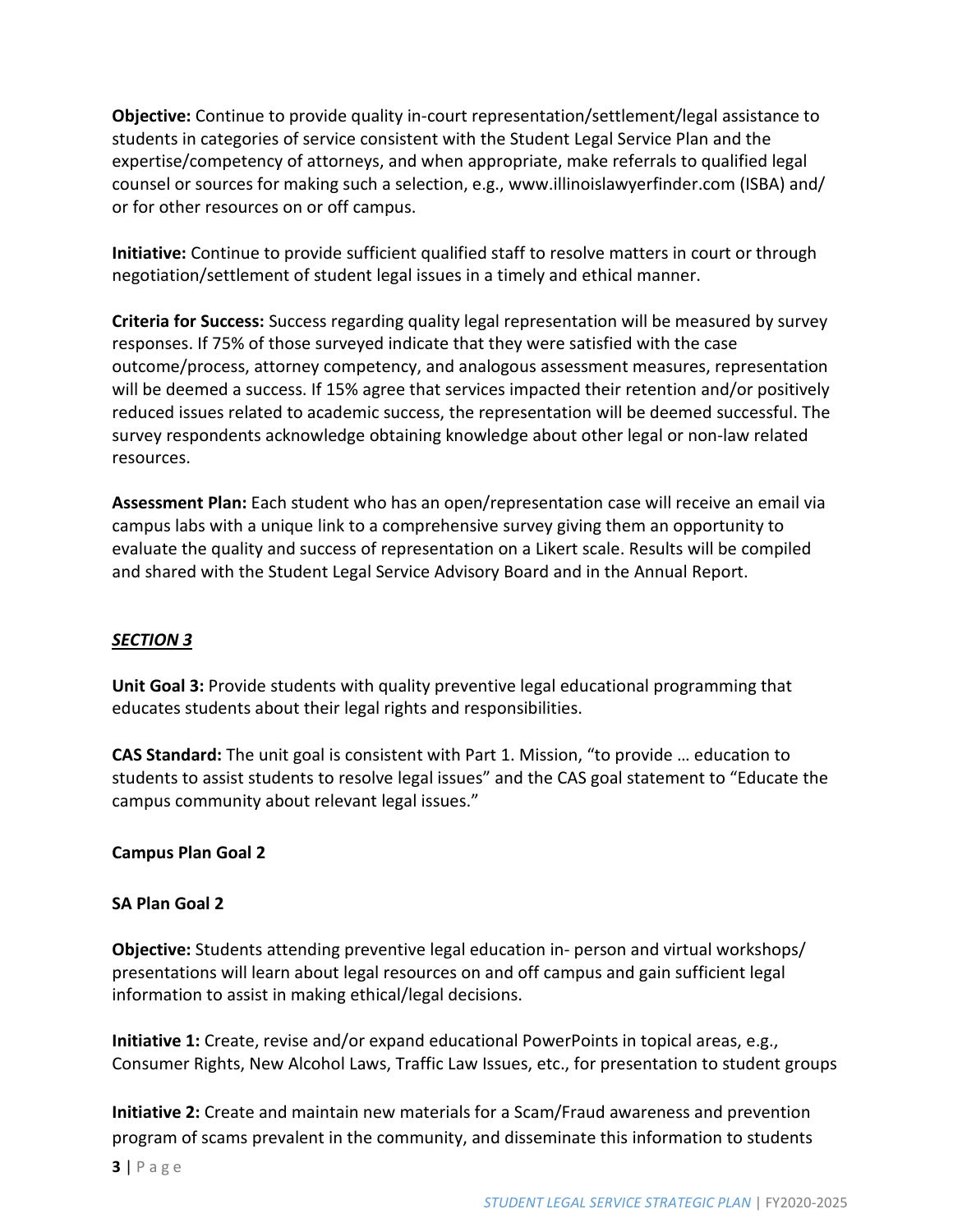using a variety of technology and media, including digital meetings (e.g., Zoom), podcasts, PowerPoint available for download, Social networking (Facebook, LinkedIn), Microblogging (Twitter), Photo sharing (Instagram), and Video sharing (YouTube, Facebook Live), and networking with other university programs/offices/departments.

**Initiative 3:** Develop and implement an online survey to evaluate events and materials.

**Criteria for Success:** Success of the educational programming will be measured by survey responses of those who attend events. If 75% of those surveyed indicate that the knowledge they gained from attending a legal education seminar, workshop, or special presentation will be beneficial in their future or acknowledge learning about at least one legal issue or what they would do differently as a result of the experience; the event will be deemed successful.

**Assessment Plan:** Use virtual "Student Legal Service Presentation/Event Evaluation" form at the conclusion of each event, via a link, to capture data regarding utility of program, assess skills/knowledge obtained, and suggestions for other topics or improvements. A report will be generated and shared with the Student Legal Service Advisory Board and in the Annual Report.

#### *SECTION 4*

**Unit Goal 4:** Maintain and increase the availability and reach of preventive education materials online, increase student awareness of the materials available, and expand the reach through social media, which will increase student engagement with the resources of Student Legal Service. More effectively reach students who are non-native English speakers by continuing to provide and increase the number of translations of SLS materials into other languages.

**CAS Standard:** Part 7. Equity and Access. Unit goal amplifies access through translations that are responsive to linguistic needs of student population. Part 3 mandates that programs, "incorporate sustainability practices in the management and design of programs, services, and facilities."

#### **Campus Plan Goal 2 D**

#### **SA Plan Goal 2 C V**

**Objective 1:** Increase the timeliness and number of postings to social media and website of pertinent/relevant legal topics.

**Objective 2:** Increase the number of translations of brochures, PowerPoints, court documents, help aids and other office documents into languages other than English, currently at 70, to 85 by December 31, 2025.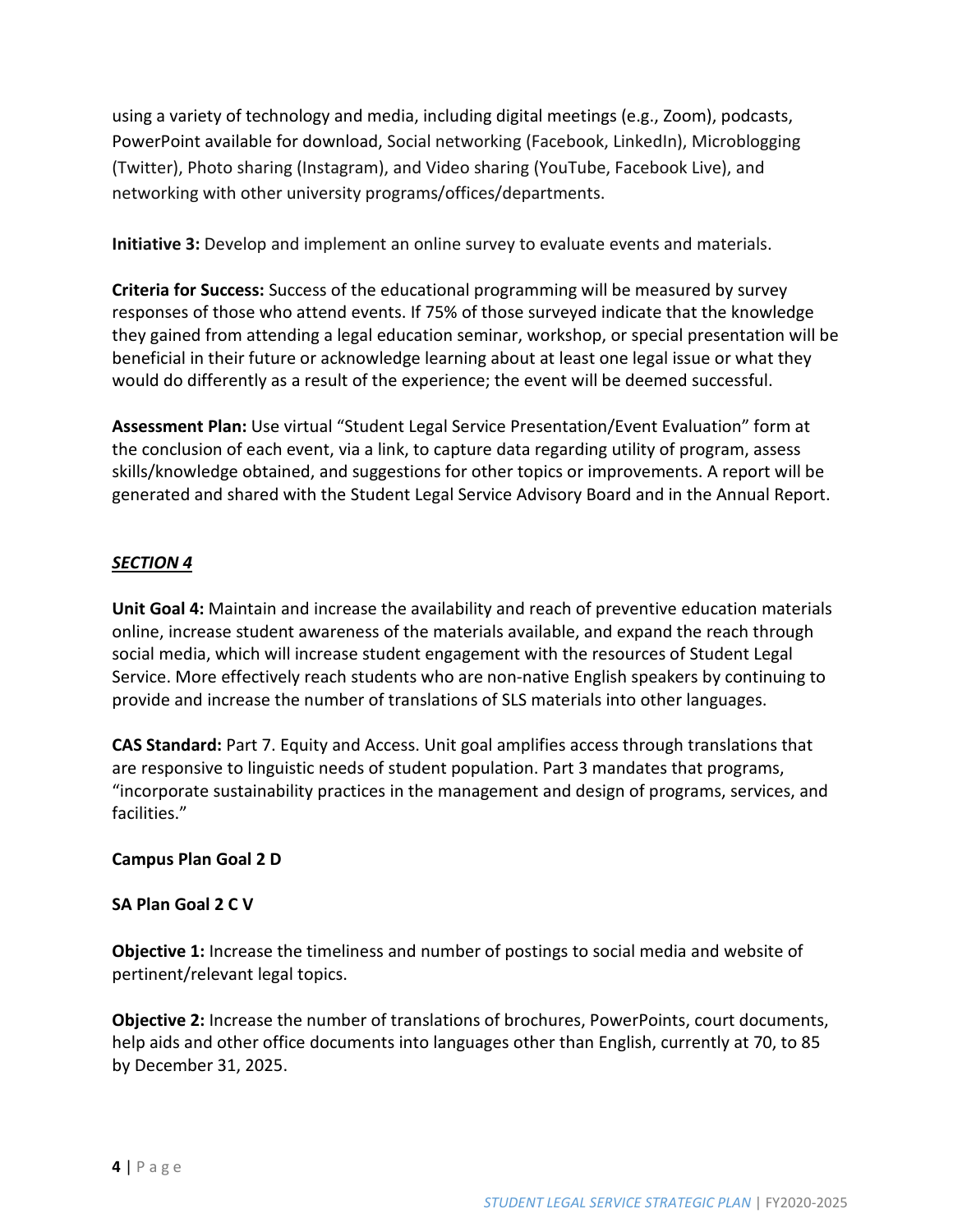**Initiative 1:** Create an inventory or chronology of key campus events to pre-schedule postings on social media and allow for immediate insertion for unique or high-interest topics, such as "COVID-19 and Student Leases."

**Initiative 2**. With the translation skills of International LL.M students who intern with the office and through using language skills of work-study students, brochures, PowerPoints, flyers, information sheets and other documents will be translated.

**Criteria for Success:** Updated legal material and publications will be posted online, and new materials based on evolving student needs and issues will be produced. Regular postings will be made to social media with a goal of at least once every three weeks.

**Assessment Plan:** Annually review brochures, publications, PowerPoints, and alerts posted on the website and/or in paper form to determine if updates are required due to changes in law. Use office intake data to determine the issues of most concern to students and tailor preventive materials accordingly. Count the number of available translations of brochures, PowerPoints and other documents as the metric of success of having a total of 85 by December 31, 2025, pursuant to Objective 2. Access to materials on the website and to social media postings will be tracked, as possible.

#### *SECTION 5.*

**Unit Goal 5:** Create and enhance partnerships and collaborations with the internal/external community to build community knowledge of the program, legal issues, and enhance common goals.

**CAS Standard:** Part 10. Coordinate and collaborate, where appropriate, in offering programs and services to meet the needs of students and promote their achievement.

**Campus Goal 3 B**

#### **SA Goal 3 G**

**Objective:** Identify natural stakeholders such as College of Law International LL.M Program, Office of International Student and Scholar Services (ISSS), Off-Campus Community Living (OCCL), and The Counseling Center for collaboration on preventive education efforts.

**Initiative 1:** Continue to provide complementary services with OCCL, including possible educational programs, such as the "COVID-19 and Student Leases," live event, podcast, and PowerPoint. Create and deliver Zoom presentations on other issues that arise.

**Initiative 2:** Continue to provide orientation services for ISSS.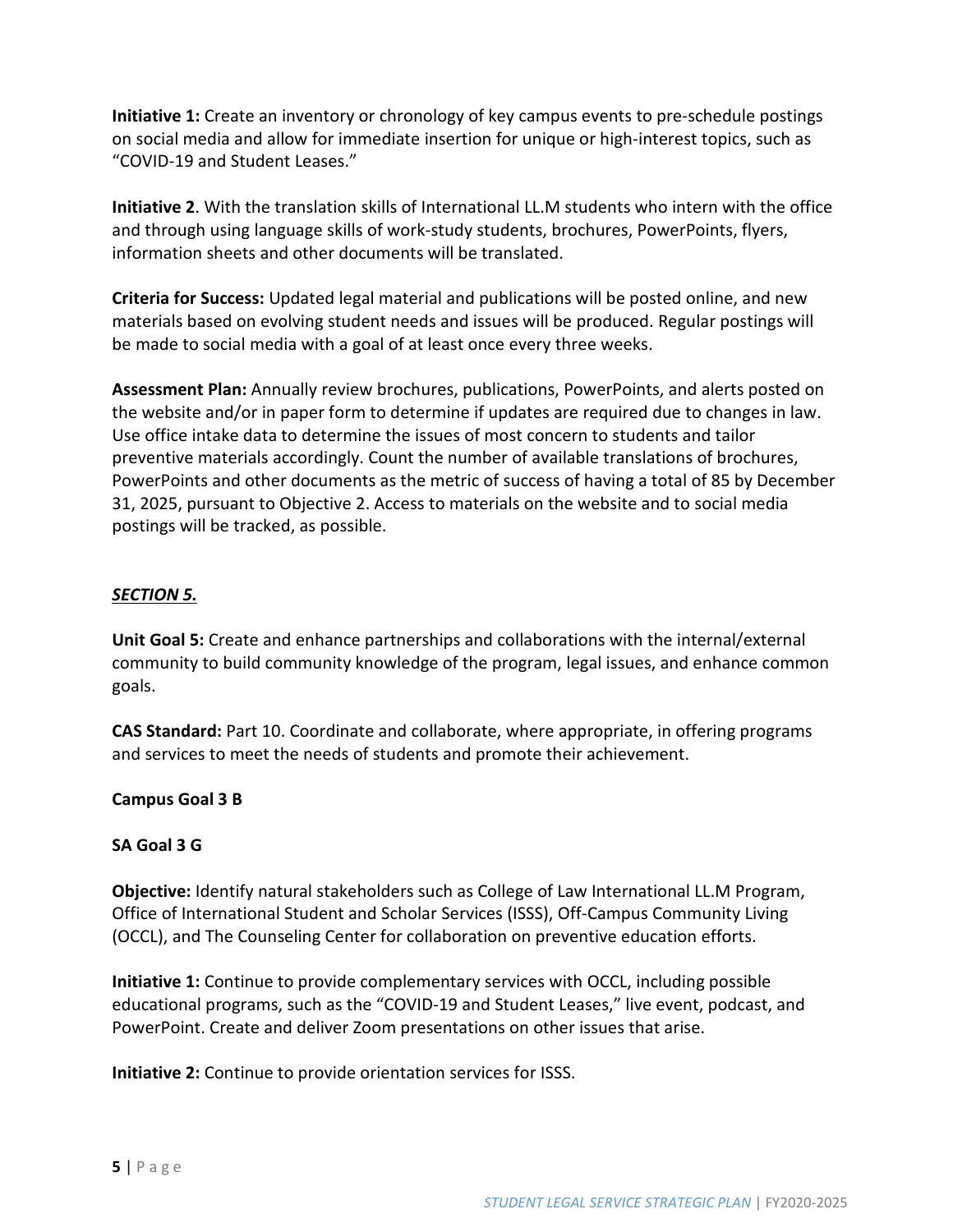**Criteria for Success:** Success is measured through internal/external partnerships, presentations, and collaborations that enhance or have the potential to enhance the services and mission of Student Legal Service.

**Assessment Plan:** Success can be measured by the number of such efforts and a qualitative analysis by professional staff.

## *SECTION 6.*

**Unit Goal 6:** Professional development including journal/bar publication as well as presentations at regional and national legal conferences where continuing legal education credits for Student Legal Service staff can be earned.

**CAS Standard:** Part 4 requires appropriate professional development opportunities to improve competency and skills. Attorney staff member must hold an earned Juris Doctorate degree, must be in good standing, and must be licensed…….to practice law in the jurisdiction in which institution is located. (In Illinois continuing legal education is mandatory to maintain license). Part 3 states that student legal service programs must: "encourage and support scholarly contribution to the profession".

## **Campus Goal 3 B ii**

## **SA Goal 4 J**

**Objective:** Maintain licensure of staff attorneys and inculcate scholarship and professional education through both teaching and engagement as learners.

**Initiative:** By December 31, 2025, each attorney will provide evidence that they have either published an article germane to Student Legal Service, the Legal Profession or has taught or copresented continuing legal education materials that are accredited by the profession.

**Criteria for Success:** Each professional staff member shall have a professional development plan/continuing legal education plan, to be reviewed annually by the Directing Attorney, which meets Rule 1.1 of the Illinois Rules of Professional Conduct and Mandatory Minimum Continuing Legal Education requirement of the Illinois Supreme Court. During the time frame of the Student Legal Service Strategic Plan, and subject to the allocation of funds in the Student Legal Service budget, each staff attorney will either present or co-present one Continuing Legal Education session at a regional or national conference or publish an article on a legal topic germane to the mission of the program.

**Assessment Plan:** The Directing Attorney will review the plan to insure sufficient credits to meet requirements and will recommend sufficient money in annual budget to insure ability of licensed staff to meet mandatory requirements that insure competency pursuant to Rule 1.1 of the Illinois Rules of Professional Conduct. Any published articles or presentations will be noted in the annual report and the report to the Student Legal Service Advisory Board.